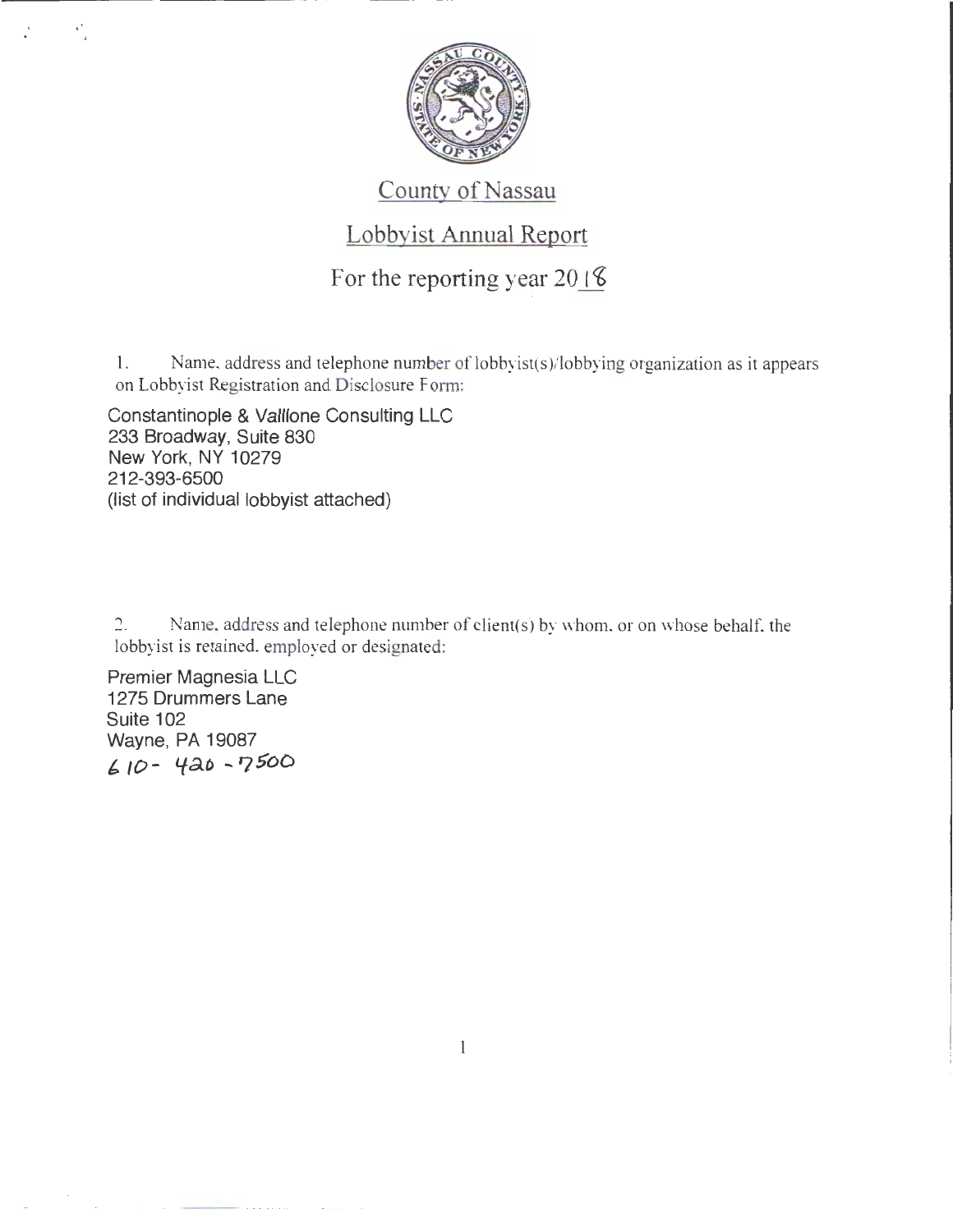3. A description of the subject or subjects on which each lobbyist retained, employed or designated by such client has lobbied:

 $r^*_{\phi}$ 

#### Environment & Natural Resources

4. Names of the persons and agencies before which such lobbyist has lobbied:

Nassau County - Mike Santeramo

5. List below amounts for any compensation paid or owed to the lobbyist during the prior year for the purposes of lobbying. Such amounts shall be detailed as to amount, to whom paid and for what purpose.

| Amount<br>420,000 | Details<br>Paid to Constantinople & Vallone Consulting, Government Relations |
|-------------------|------------------------------------------------------------------------------|
|                   |                                                                              |
|                   |                                                                              |
|                   |                                                                              |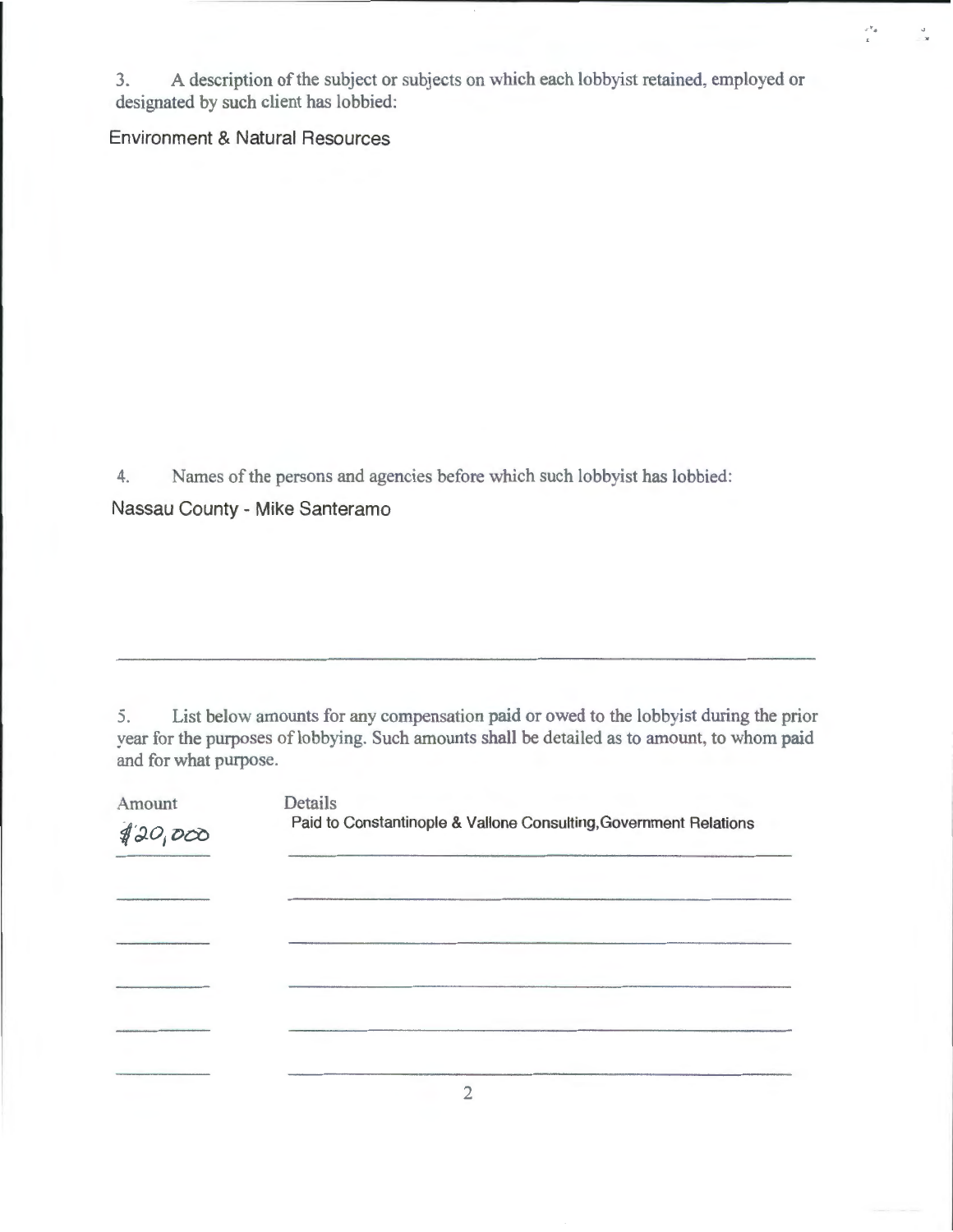|                                                                                                                             | <b>COMMERCIAL</b>                                                                   |  |  |
|-----------------------------------------------------------------------------------------------------------------------------|-------------------------------------------------------------------------------------|--|--|
|                                                                                                                             |                                                                                     |  |  |
|                                                                                                                             | April 2004 Additional Production and American Address Apply and Address Association |  |  |
|                                                                                                                             |                                                                                     |  |  |
| <b>New York Contract Contract Contract Contract Contract Contract Contract Contract Contract Contract Contract Contract</b> |                                                                                     |  |  |

 $\frac{1}{2}$  ,  $\frac{3}{2}$ 

 $\frac{1}{\lambda_{\rm max}}$ 

6. List below the cumulative total amounts earned for lobbying throughout the year: *lao(.-ool)* 

7. List below the expenses incurred or expensed by lobbyist for the purpose of lobbying:

| Amount<br>Ω | Details<br>None                                                                                                |  |
|-------------|----------------------------------------------------------------------------------------------------------------|--|
|             |                                                                                                                |  |
|             |                                                                                                                |  |
|             |                                                                                                                |  |
|             | $\frac{240266}{252} \frac{2}{62} \left(\frac{1}{100}\frac{\text{Pa} \, 100}{\text{Pa} \cdot \text{Pa}}\right)$ |  |
|             |                                                                                                                |  |
|             |                                                                                                                |  |
|             |                                                                                                                |  |
|             |                                                                                                                |  |
|             |                                                                                                                |  |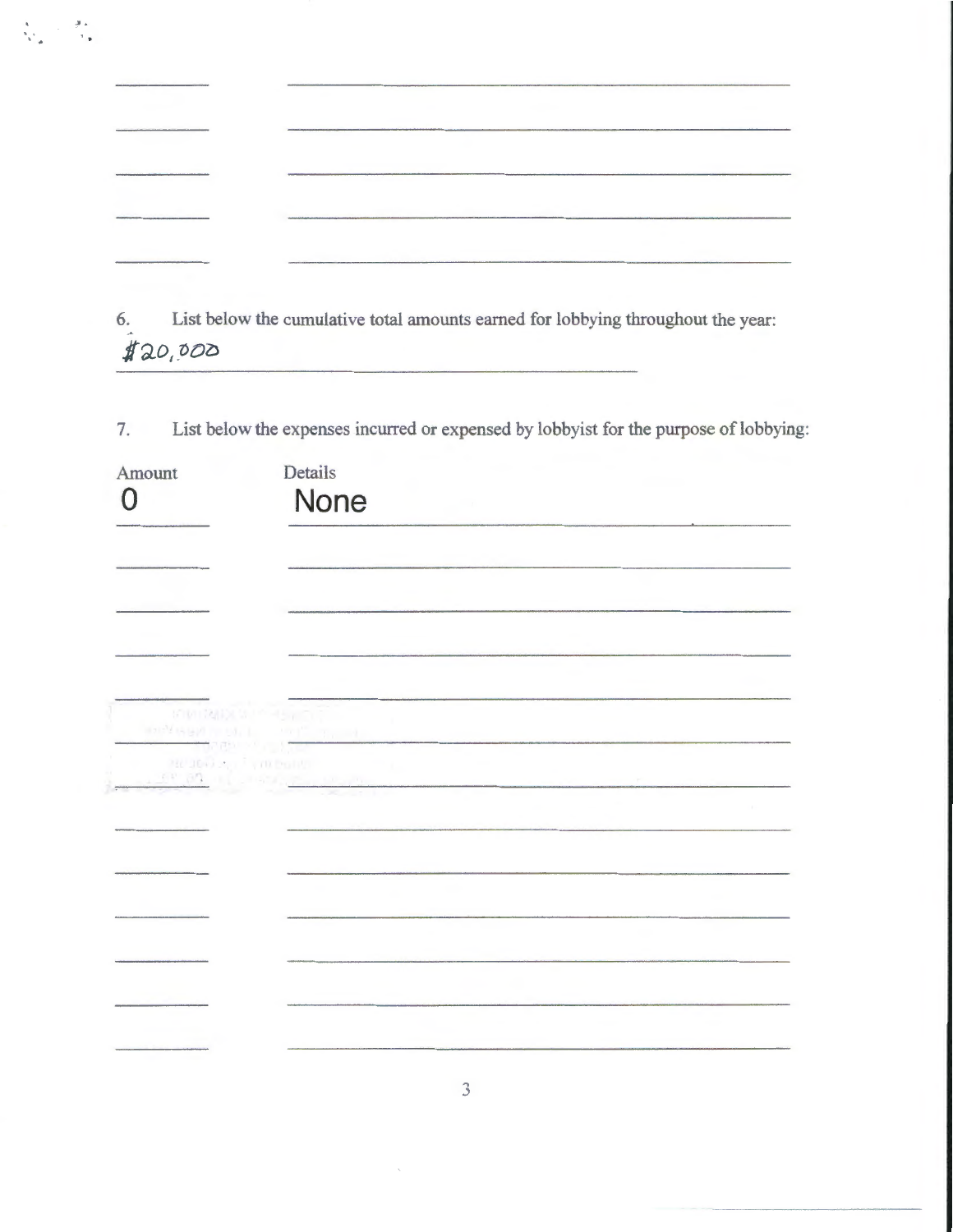### 8. List below the cumulative total amounts expended for lobbying throughout the year: **\$60,000**

 $\begin{array}{ccc} \mathbf{A}^{(\mathbf{E}_1)} & \mathbf{A}^{(\mathbf{E}_2)} & \mathbf{A}^{(\mathbf{E}_3)} \\ \mathbf{A}^{(\mathbf{E}_3)}_{\mathbf{A}^{(\mathbf{E}_3)}_{\mathbf{A}^{(\mathbf{E}_3)}_{\mathbf{A}^{(\mathbf{E}_3)}_{\mathbf{A}^{(\mathbf{E}_3)}_{\mathbf{A}^{(\mathbf{E}_3)}_{\mathbf{A}^{(\mathbf{E}_3)}_{\mathbf{A}^{(\mathbf{E}_3)}_{\mathbf{A}^{(\mathbf{E}_3)}_{\mathbf{A}^{(\mathbf{E}_3)}_{\mathbf{A$ 

I understand that copies of this form will be sent to the Nassau County Department of Information Technology (''IT") to be posted on the County's website.

I also understand that upon termination of retainer, employment or designation I must give written notice to the County Attorney within thirty (30) days of termination.

VERIFICATION: I certify that all statements made on this statement are true, correct and complete to the best of my knowledge and belief and I understand that the willful making of any false statement of material fact herein will subject me to the provisions of law relevant to the making and filing of false instruments and will render such statement null and void.

| 1.3.19<br>Dated:                                                                            | Signed:<br>Vallone<br>Perry<br>Print Name: |                                                                                                                                           |
|---------------------------------------------------------------------------------------------|--------------------------------------------|-------------------------------------------------------------------------------------------------------------------------------------------|
|                                                                                             | Title: Partner                             |                                                                                                                                           |
| STATE OF NEW YORK)<br><b>COUNTY OF NASSAU</b> )<br>Sworn to before me this<br>Day of Janual | SS:<br>, 2019                              | ELIZABETH K KIMUNDI<br>Notary Public, State of New York<br>No. 02KI6295507<br>Qualified in Kings County<br>Commission Expires Jan. 06, 20 |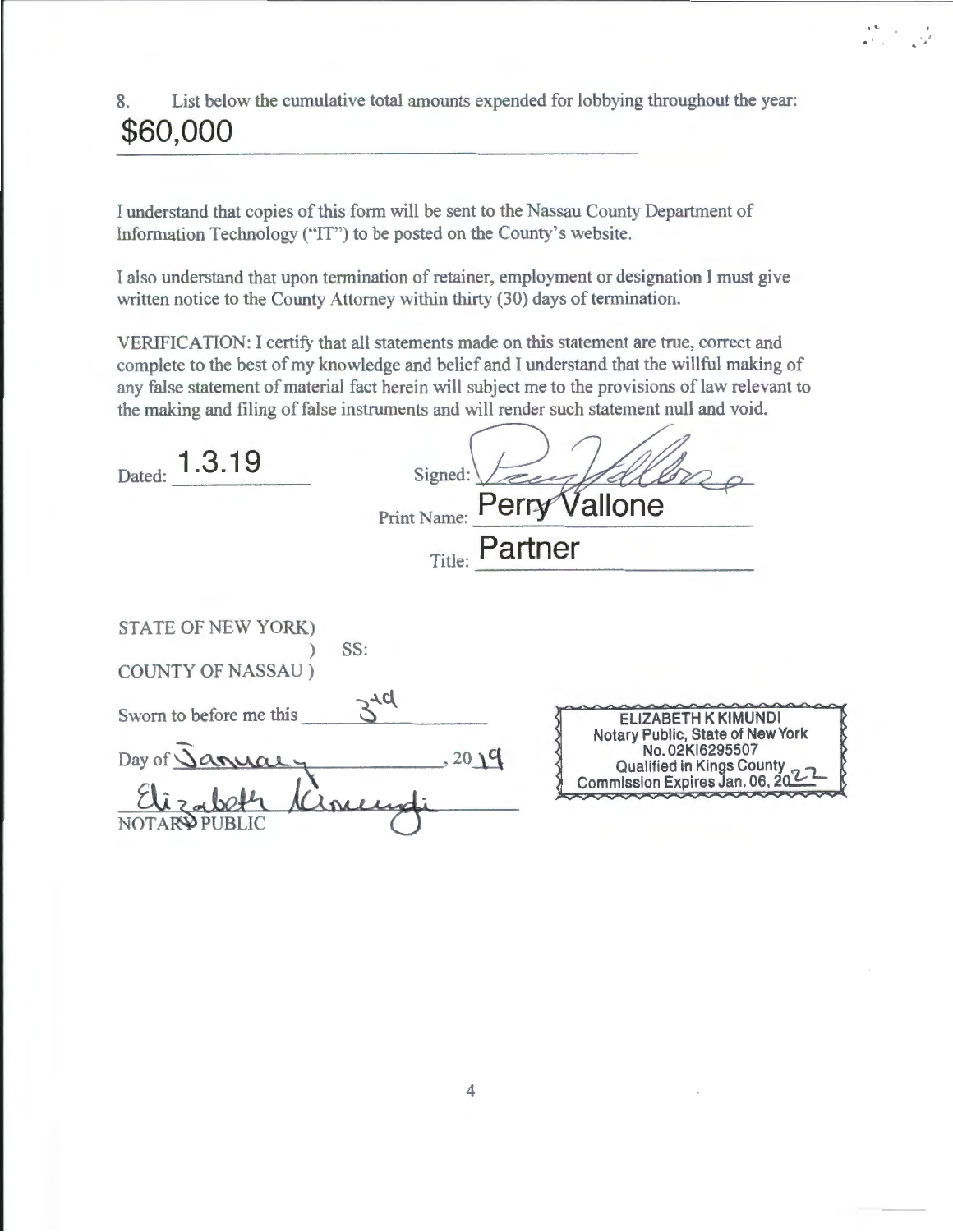# **Constantinople & Vallone Consulting LLC**

**The Woolworth Building 233 Broadway, Suite 830, New York, NY 10279**  Phone: 212-393-6500 Fax: 212-393-6501

#### STAFF LOBBYING FOR PREMIER MAGNESIA LLC

Anthony Constantinople, Jr. Peter Vallone Sr. Perry Vallone Anthony Constantinople III Steve Williams Lauren George Jordan Press Robert Kevin Jones Jacob Potent Carol Swift Stylianos Karolidis Mariana Espinoza

.. ..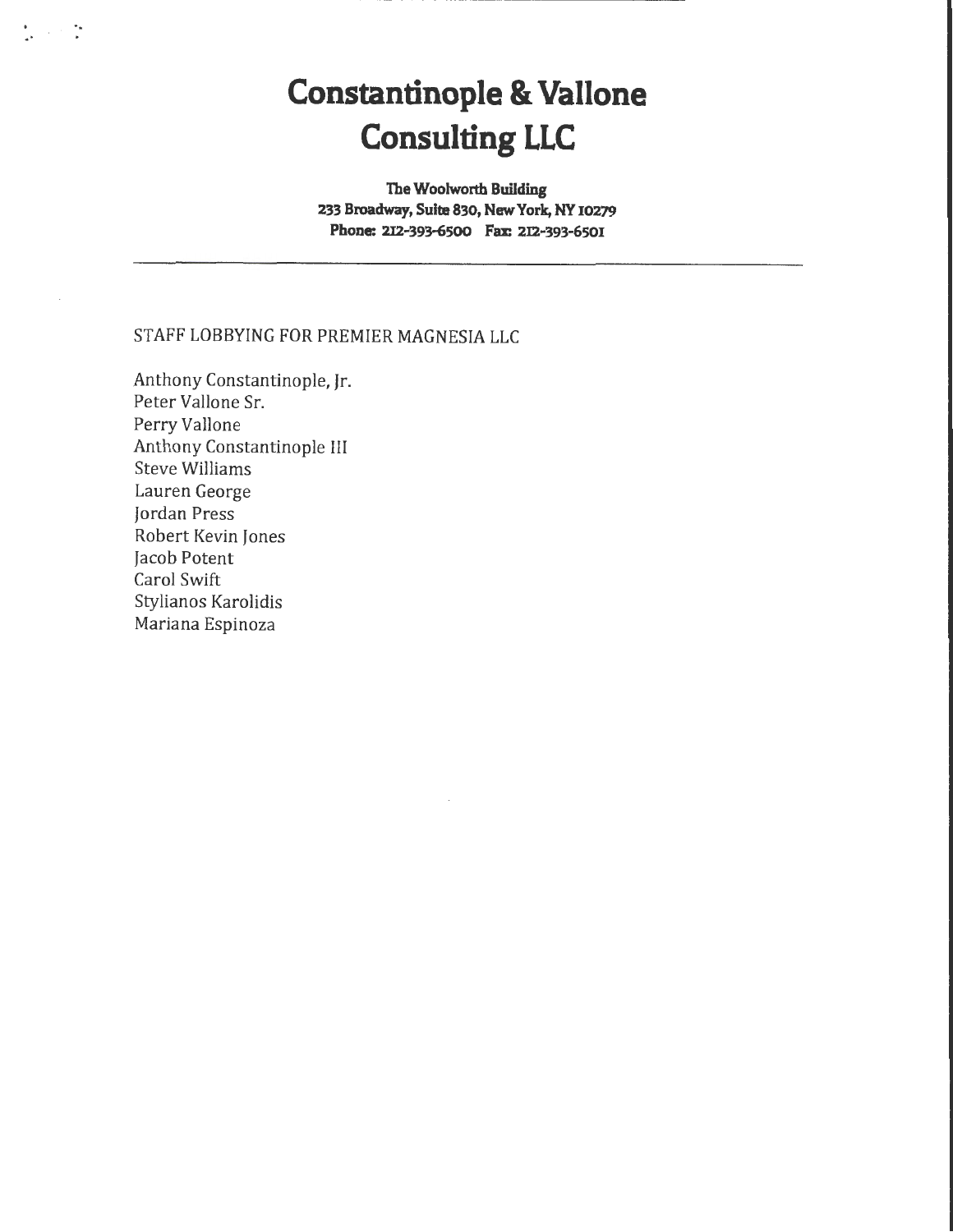

### County of Nassau

#### Lobbyist Annual Report

#### For the reporting year 2018

1. Name, address and telephone number of lobbyist(s)/lobbying organization as it appears on Lobbyist Registration and Disclosure Form:

Constantinople & Vallone Consulting LLC 233 Broadway, Suite 830 New York, NY 10279 212-393-6500 (list of individual lobbyist attached)

2. Name, address and telephone number of client(s) by whom, or on whose behalf. the lobbyist is retained, employed or designated:

The GEO Group Inc. 621 NW 53rd Street Boca Raton, FL 33487 561-999-5824

 $\vec{q}$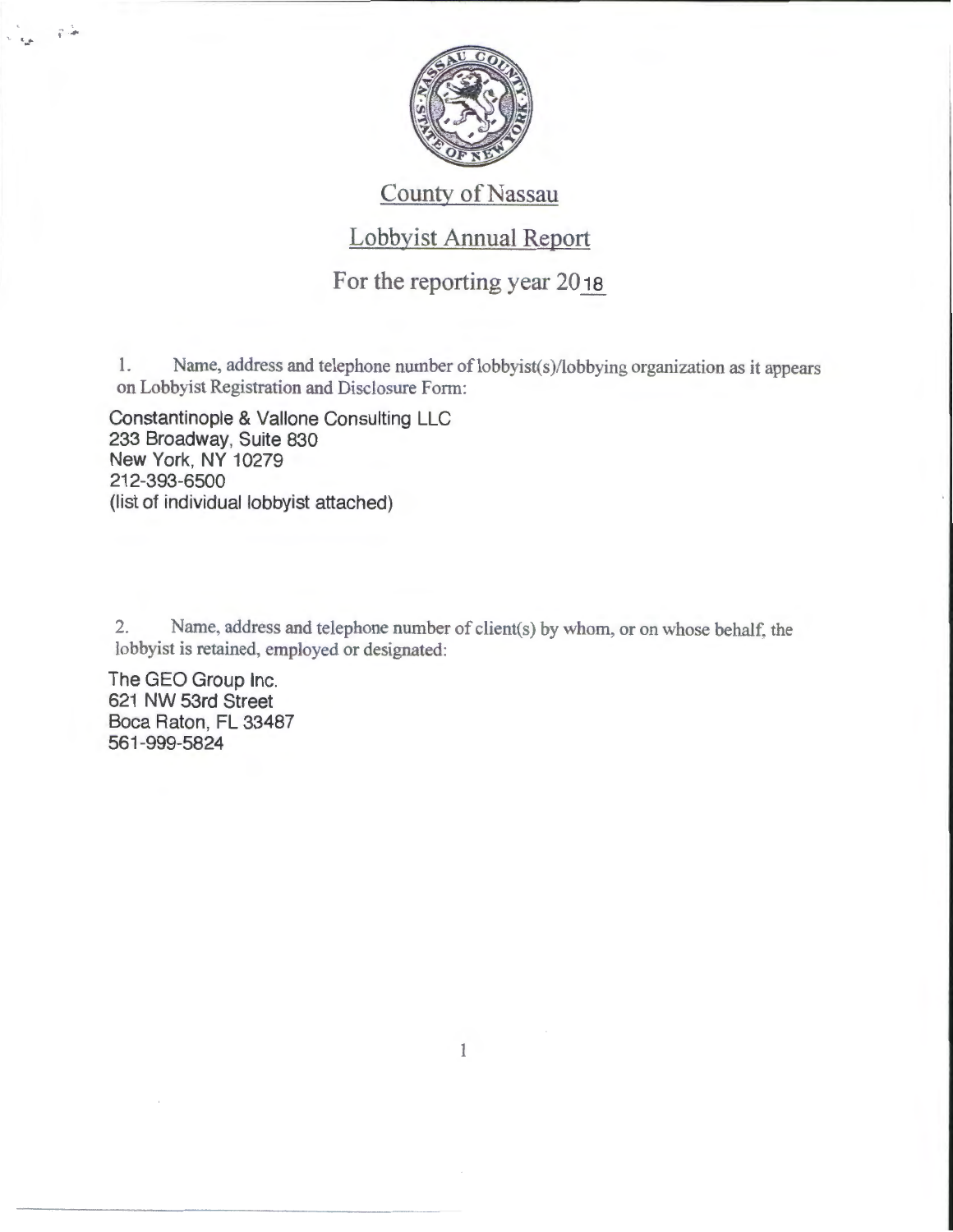3. A description of the subject or subjects on which each lobbyist retained, employed or designated by such client has lobbied:

·-·

 $\frac{1}{2}$  are

Prisons and Correction

4. Names of the persons and agencies before which such lobbyist has lobbied:

None

5. List below amounts for any compensation paid or owed to the lobbyist during the prior year for the purposes of lobbying. Such amounts shall be detailed as to amount, to whom paid and for what purpose.

| Amount<br>\$60,000 | Details<br>Paid to Constantinople & Vallone Consulting, Government Relations |
|--------------------|------------------------------------------------------------------------------|
|                    |                                                                              |
|                    |                                                                              |
|                    |                                                                              |
|                    |                                                                              |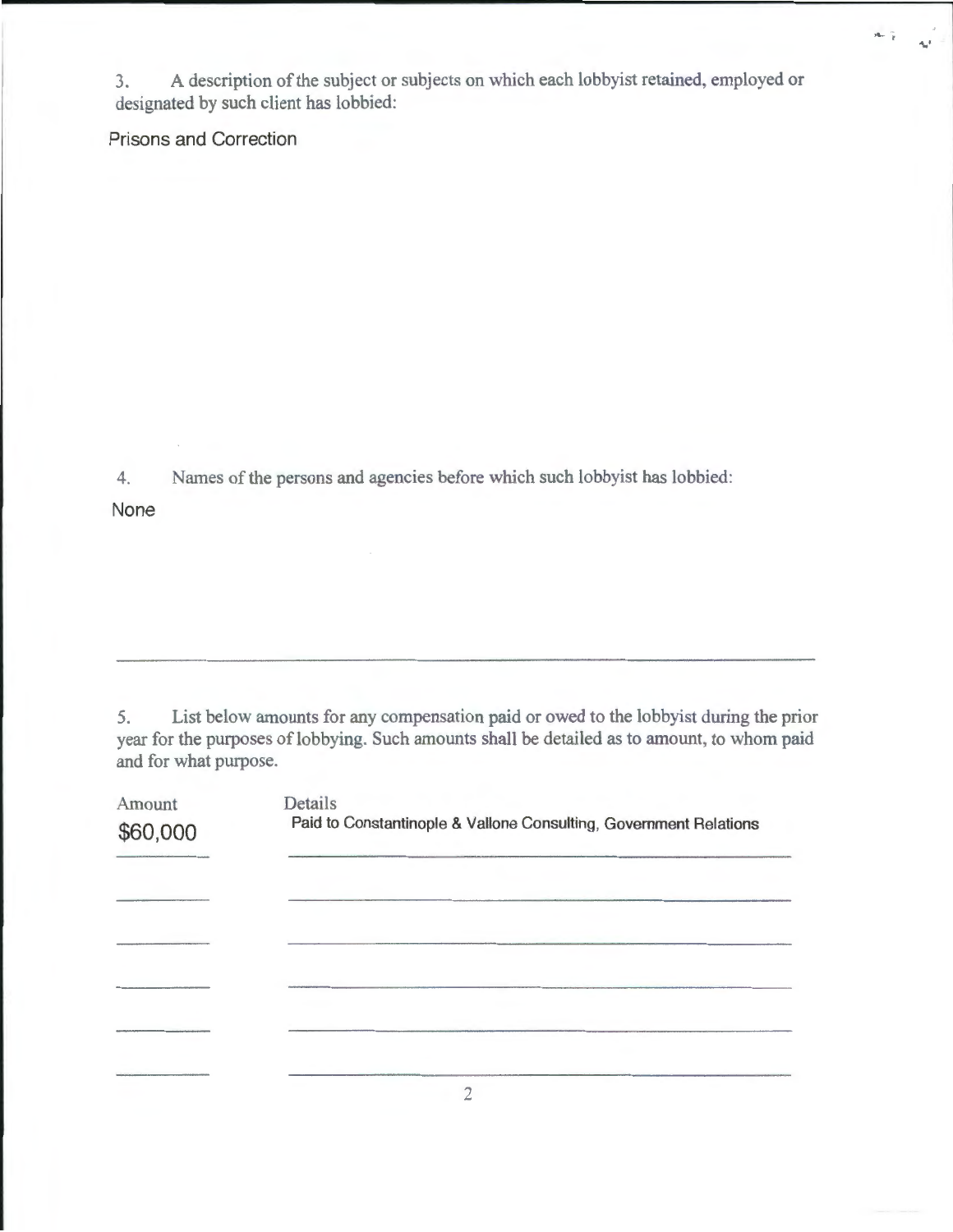| which constructed a construction of the construction of the construction of the construction of the construction of |                                                                                                                                       |                                                                                                                    |
|---------------------------------------------------------------------------------------------------------------------|---------------------------------------------------------------------------------------------------------------------------------------|--------------------------------------------------------------------------------------------------------------------|
| and and a figure of the contract of the contract of the contract of the contract of the contract of the contract of |                                                                                                                                       |                                                                                                                    |
|                                                                                                                     |                                                                                                                                       |                                                                                                                    |
| Address the content of the content of the content of the content of the content of                                  | Andreas Marie Marie Marie Marie Marie Marie Marie Marie Marie Marie Marie Marie Marie Marie Marie Marie Marie Marie Marie Marie Marie | and the distribution of the field of the field of the field of the field of the field of the field of the field of |
|                                                                                                                     |                                                                                                                                       |                                                                                                                    |
|                                                                                                                     |                                                                                                                                       |                                                                                                                    |

 $\frac{1}{\sqrt{2}}\frac{1}{\sqrt{2}}$ 

6. List below the cumulative total amounts earned for lobbying throughout the year: **\$60,000** 

7. List below the expenses incurred or expensed by lobbyist for the purpose of lobbying:

| Amount<br>O                                                                                                                                                                                                                                                                                                                                                                              | Details<br>None                                    |                                                            |  |
|------------------------------------------------------------------------------------------------------------------------------------------------------------------------------------------------------------------------------------------------------------------------------------------------------------------------------------------------------------------------------------------|----------------------------------------------------|------------------------------------------------------------|--|
|                                                                                                                                                                                                                                                                                                                                                                                          |                                                    |                                                            |  |
|                                                                                                                                                                                                                                                                                                                                                                                          |                                                    |                                                            |  |
|                                                                                                                                                                                                                                                                                                                                                                                          | 10 11 2015 10 150 x                                | $-141$                                                     |  |
| $\frac{16}{3} \frac{16}{16} \frac{1}{3} \frac{1}{3} \frac{1}{3} \frac{1}{3} \frac{1}{3} \frac{1}{3} \frac{1}{3} \frac{1}{3} \frac{1}{3} \frac{1}{3} \frac{1}{3} \frac{1}{3} \frac{1}{3} \frac{1}{3} \frac{1}{3} \frac{1}{3} \frac{1}{3} \frac{1}{3} \frac{1}{3} \frac{1}{3} \frac{1}{3} \frac{1}{3} \frac{1}{3} \frac{1}{3} \frac{1}{3} \frac{1}{3} \frac{1}{3} \frac{1}{3} \frac{1}{3}$ | on the plant in addressed for<br><b>CONTRACTOR</b> | $\alpha$ , $\alpha$ , $\beta$<br>$\mathcal{I}$             |  |
|                                                                                                                                                                                                                                                                                                                                                                                          |                                                    | $\mathcal{A} = \mathcal{A}$ , and<br>$\theta$ and $\theta$ |  |
|                                                                                                                                                                                                                                                                                                                                                                                          |                                                    |                                                            |  |
|                                                                                                                                                                                                                                                                                                                                                                                          |                                                    |                                                            |  |
|                                                                                                                                                                                                                                                                                                                                                                                          |                                                    |                                                            |  |
|                                                                                                                                                                                                                                                                                                                                                                                          |                                                    |                                                            |  |
|                                                                                                                                                                                                                                                                                                                                                                                          |                                                    |                                                            |  |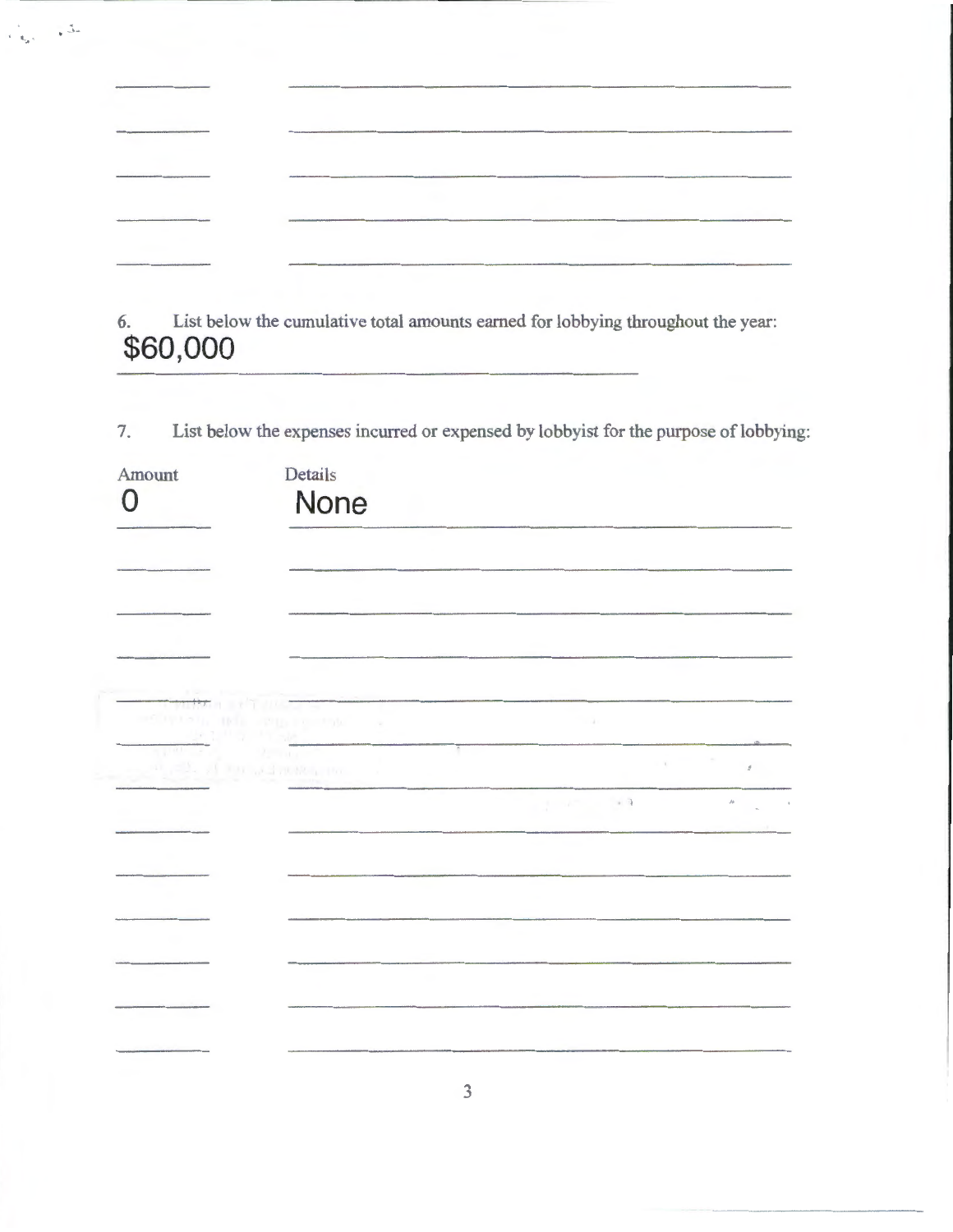8. List below the cumulative total amounts expended for lobbying throughout the year:

 $\omega_{\rm tot}^{\rm p} = -\frac{1}{\hbar\omega^{\rm p}}\, \omega^{\rm p}$ 

I understand that copies of this form will be sent to the Nassau County Department of Information Technology ("IT") to be posted on the County's website.

I also understand that upon termination of retainer, employment or designation I must give written notice to the County Attorney within thirty (30) days of termination.

VERJFICATION: I certify that all statements made on this statement are true, correct and complete to the best of my knowledge and belief and I understand that the willful making of any false statement of material fact herein will subject me to the provisions of law relevant to the making and filing of false instruments and will render such statement null and void.

 $100$ 

| 1.3.19<br>Dated:                                       | Signed:<br>erry<br>Print Name: | Vällone                                                                                                                                   |
|--------------------------------------------------------|--------------------------------|-------------------------------------------------------------------------------------------------------------------------------------------|
|                                                        | Partner<br>Title:              |                                                                                                                                           |
| STATE OF NEW YORK)<br>SS:<br><b>COUNTY OF NASSAU</b> ) |                                |                                                                                                                                           |
| Sworn to before me this<br>Day of<br>uai               | 310<br>201 <sup>q</sup>        | ELIZABETH K KIMUNDI<br>Notary Public, State of New York<br>No. 02KI6295507<br>Qualified in Kings County<br>Commission Expires Jan. 06, 20 |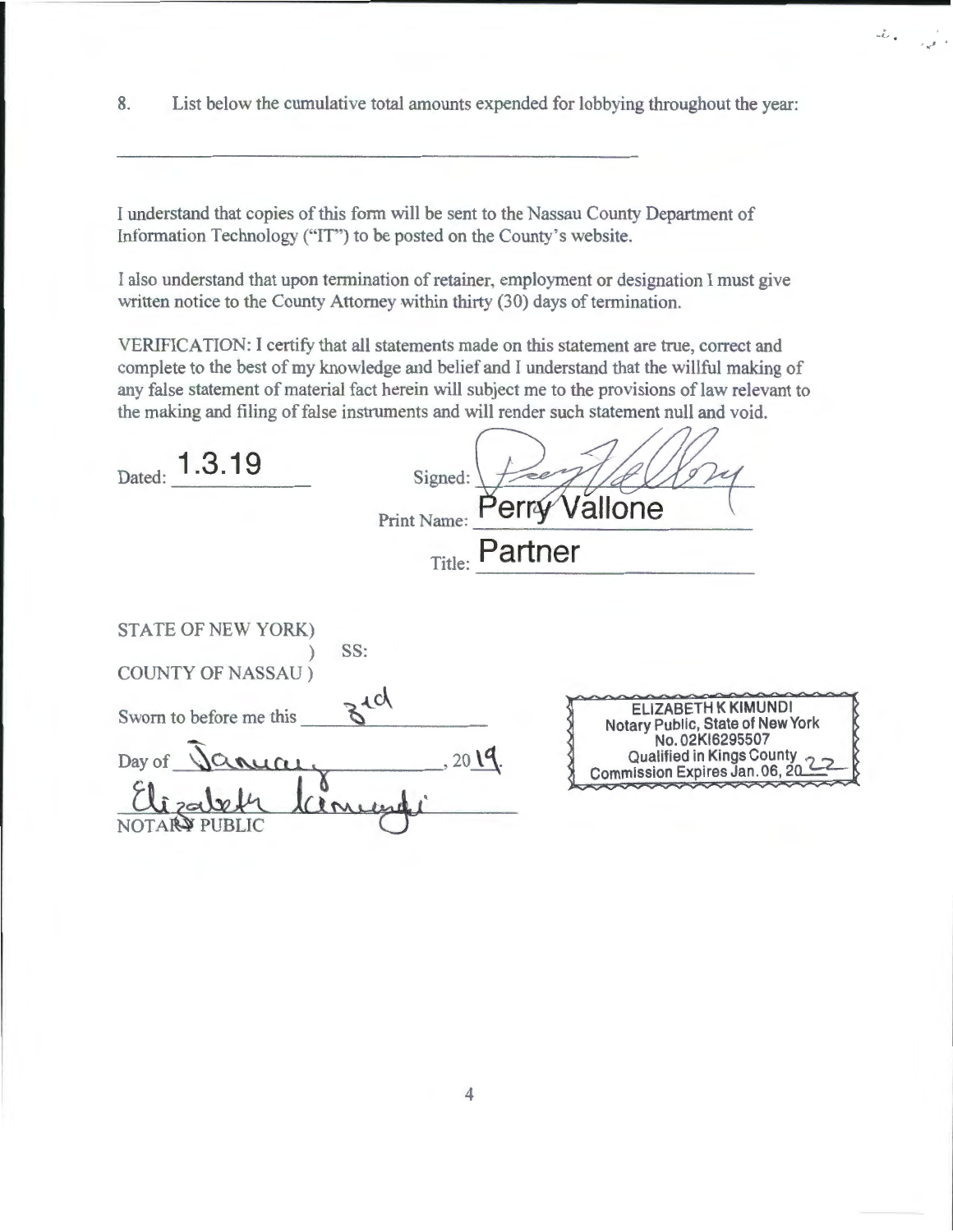# **Constantinople & Vallone Consulting LLC**

**The Woolworth Building 233 Broadway, Suite 830, New York, NY 10279**  Phone: 212-393-6500 Fax: 212-393-6501

#### STAFF LOBBYING FOR The GEO Group

Anthony Constantinople, Jr. Peter Vallone Sr. Perry Vallone Anthony Constantinople III Steve Williams Lauren George Jordan Press Robert Kevin Jones Jacob Potent Carol Swift Stylianos Karolidis Mariana Espinoza

--------------·-·

... .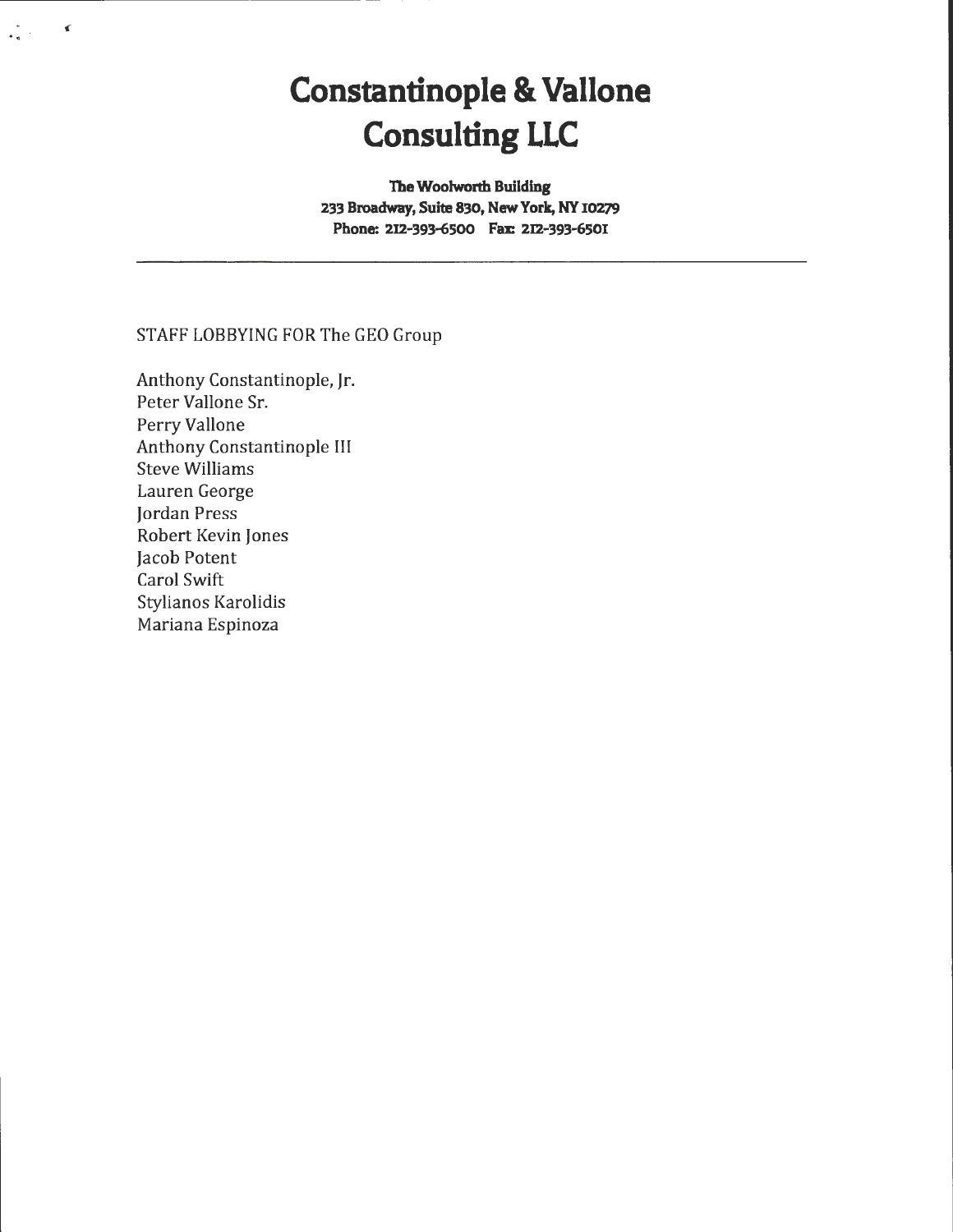

### County of Nassau

## Lobbyist Client Annual Report

## For the reporting year 20 18

1. Name, address and telephone number of client utilizing a lobbyist:

The GEO Group Inc. 631 NW 53rd Street Boca Raton, FL 33487 561-999-5824

2. Name, address and telephone number of each lobbyist retained, employed, or designated by client:

Constantinople & Vallone Consulting LLC 233 Broadway New York, NY 10279 212-393-6500

3. A description of the subject or subjects on which each lobbyist retained, employed or designated by such client has lobbied:

(see attached)

1

·---·- - --- ·---· ·-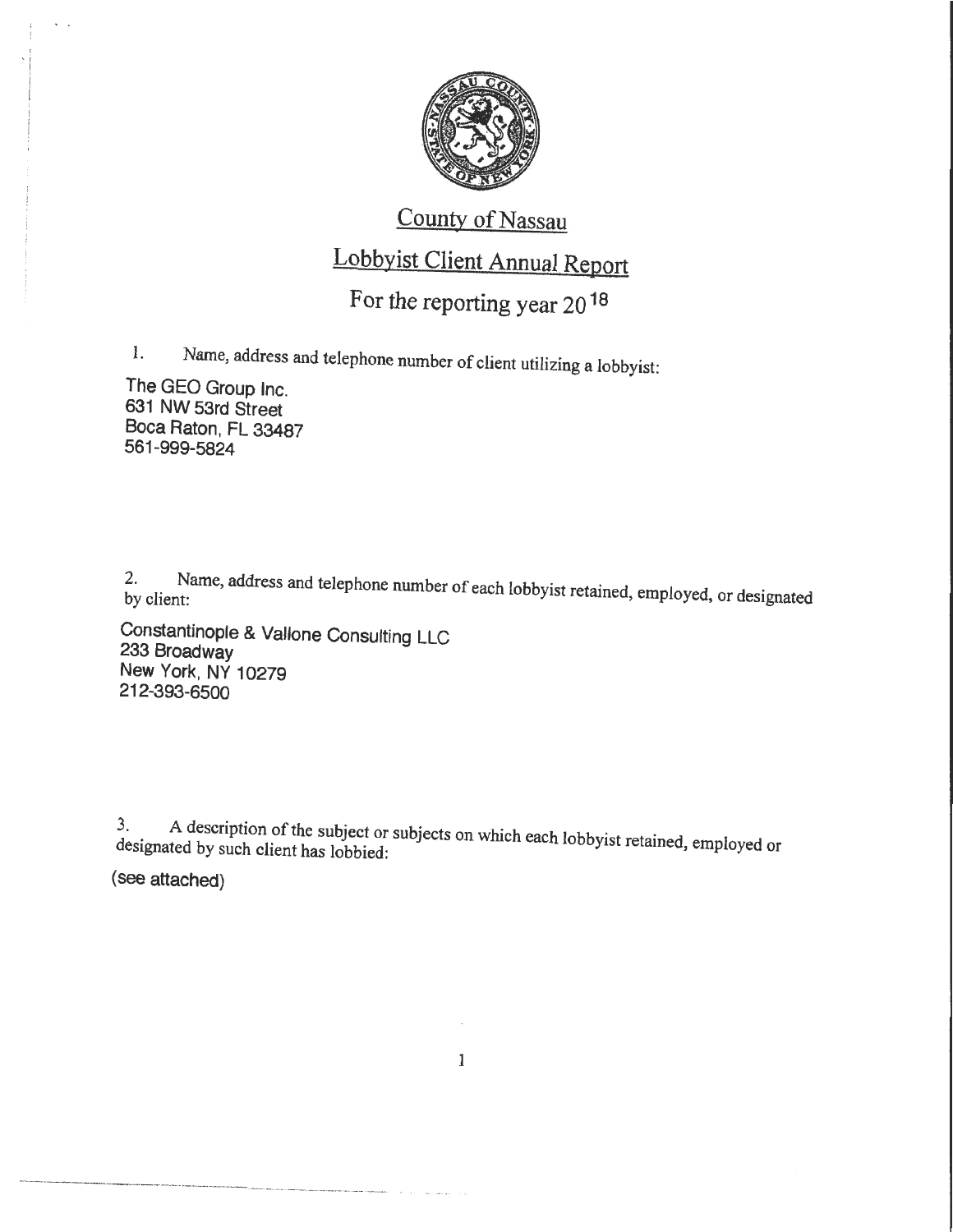4. Names of the persons and agencies before which such lobbyist has lobbied:

 $\overline{\phantom{a}}$ 

None

5. List below the expenses paid or incurred in relation to the lobbyist(s) retained by client or for any other lobbying:

| Amount   | Details                                                  |
|----------|----------------------------------------------------------|
| \$60,000 | Compensation                                             |
|          |                                                          |
|          |                                                          |
|          |                                                          |
|          |                                                          |
|          |                                                          |
|          | .<br>2006 - Pitcher Harrison, Nederlânsk kampen (* 1881) |
|          |                                                          |
|          |                                                          |
|          |                                                          |
|          |                                                          |
|          |                                                          |
|          |                                                          |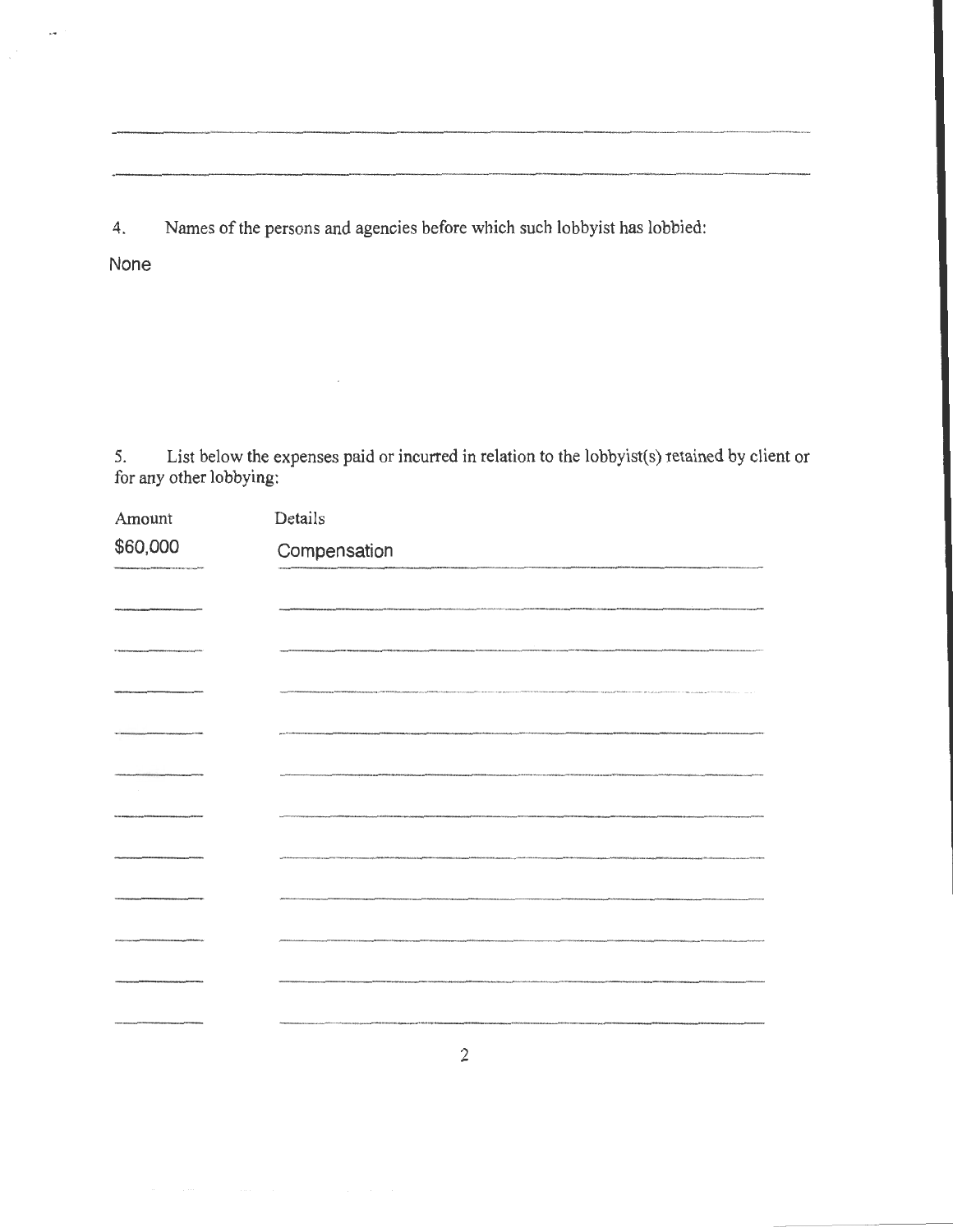6. List below the cumulative total amounts expended or incurred on lobbying throughout the prior year:

\$60,000

I understand that copies of this form will be sent to the Nassau County Department of Information Technology ("IT") to be posted on the County's website.

I also understand that upon termination of retainer, employment or designation I must give written notice to the County Attorney within thirty (30) days of termination.

VERlFICATION: I certify that all statements made on this statement are true, correct and complete to the best of my knowledge and belief and I understand that the willful making of any false statement of material fact herein will subject me to the provisions of law relevant to the making and filing of false instruments and will render such statement null and void.

| Dated: $1.10.19$                                                                                                                      | Signed:<br>Print Name: Louis V. Canillo |
|---------------------------------------------------------------------------------------------------------------------------------------|-----------------------------------------|
|                                                                                                                                       | Title: YP, Corporate Counsel            |
| STATE OF $FLOK15A$ )<br>SS:<br>COUNTY OF $\frac{\rho \rho \mu}{3\pi \rho cH}$<br>Sworn to before me this $10^{10}$                    |                                         |
| envery<br>$\operatorname{\sf Day}$ of                                                                                                 | , 2019                                  |
| NOTARY PUBLIC<br>DIEDRA N. YARD<br><b>Sotary Public - State of Florida</b><br>Commission # FF 960710<br>My Comm. Expires Feb 15, 2020 |                                         |

3

Bonded through National Notary Asso.